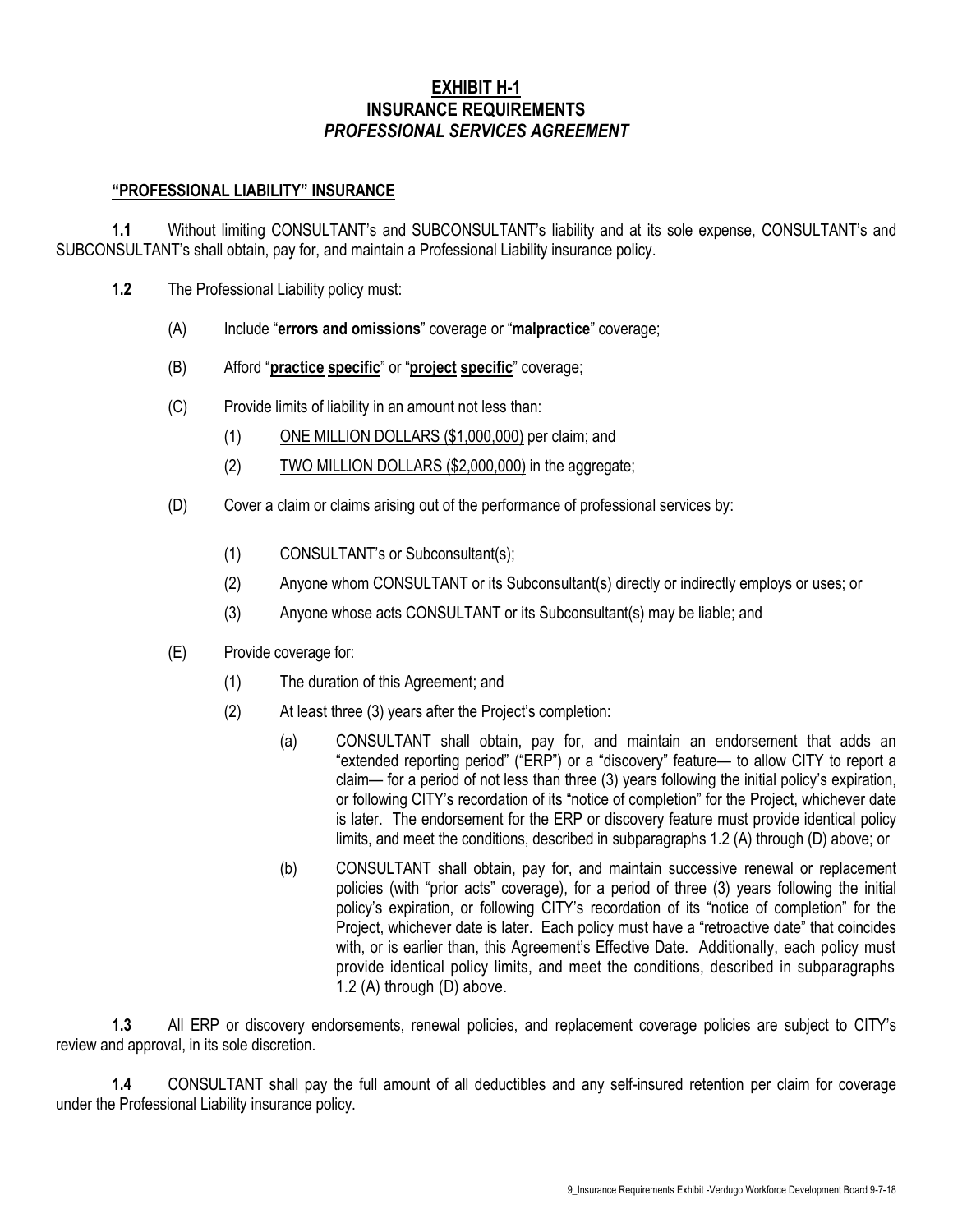# **EXHIBIT H-2 INSURANCE REQUIREMENTS** *PROFESSIONAL SERVICES AGREEMENT*

#### **"WORKERS' COMPENSATION" INSURANCE**

**1.1** At its own expense, CONSULTANT shall obtain, pay for, and maintain— and shall require each of its Subconsultants to obtain and maintain— for the duration of this Agreement:

- (A) Complete Workers' Compensation insurance, meeting or exceeding the coverages and amounts that California law requires; and
- (B) Employer's Liability insurance in an amount not less than:
	- (1) ONE MILLION DOLLARS (\$1,000,000) per accident for bodily injury or disease;
	- (2) ONE MILLION DOLLARS (\$1,000,000) per employee for bodily injury or disease; and
	- (3) ONE MILLION DOLLARS (\$1,000,000) policy limit.

**1.2** CONSULTANT's and SUBCONSULTANT's shall provide CITY with a "*certificate of insurance*"— on a form satisfactory to the City Attorney or City's Risk Manager, and signed by the insurance carrier or its authorized representative— which fully meet the requirements of, and contain provisions entirely consistent with, this Agreement's workers' compensation insurance requirements.

**1.3** CITY shall not be liable to CONSULTANT's and SUBCONSULTANT's personnel, or anyone CONSULTANT's and SUBCONSULTANT's directly or indirectly employs or uses, for a claim at law or in equity arising out of CONSULTANT's and SUBCONSULTANT's failure to comply with this Agreement's workers' compensation insurance requirements.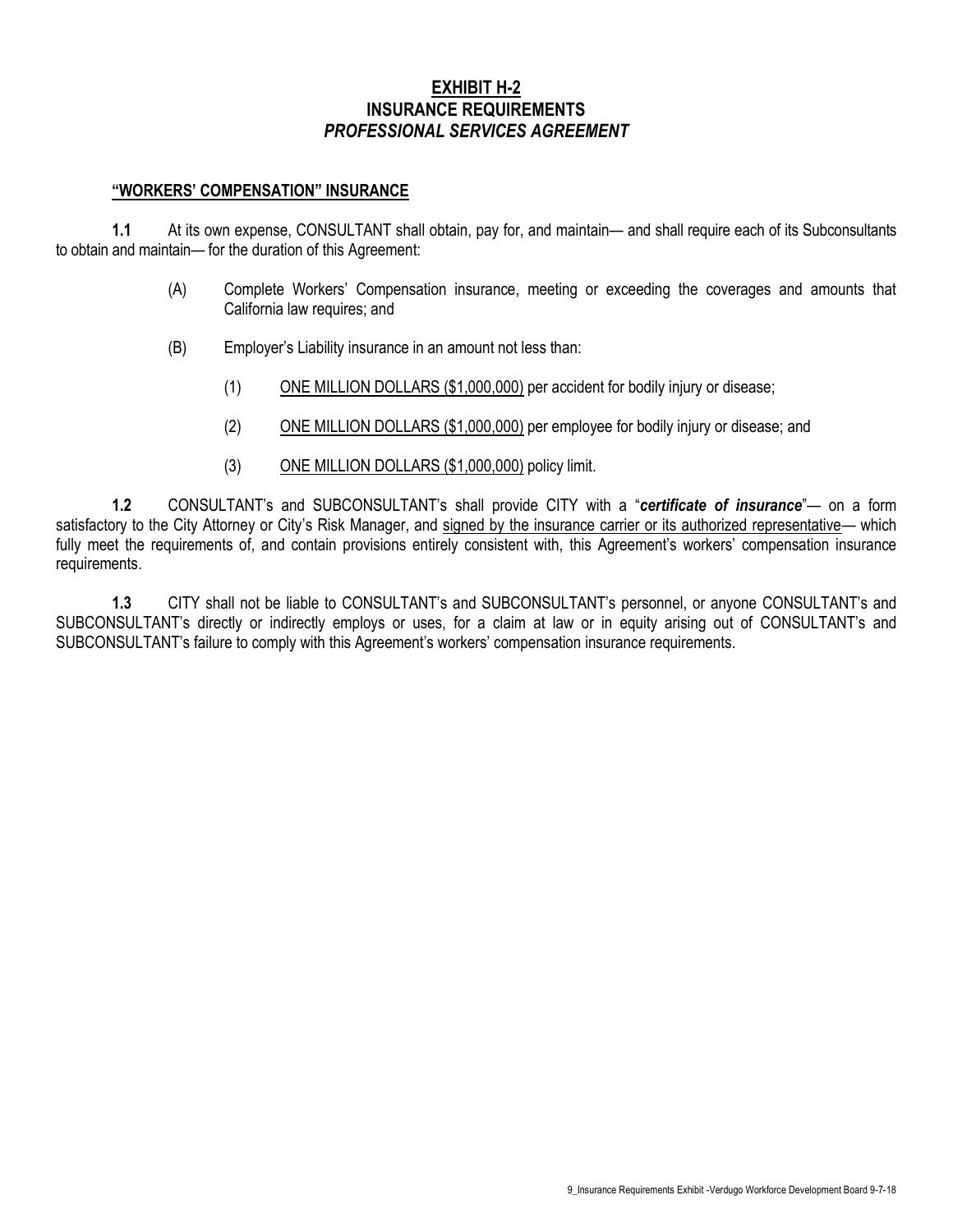# **EXHIBIT H-3 INSURANCE REQUIREMENTS** *PROFESSIONAL SERVICES AGREEMENT*

### **"COMMERCIAL GENERAL LIABILITY" OR "BUSINESSOWNERS LIABILITY" INSURANCE**

**1.1** At its own expense, CONSULTANT shall obtain, pay for, and maintain— and shall require each of its Subconsultants to obtain and maintain— a "Commercial General Liability" or a "Businessowners Liability" insurance policy on an *occurrence* basis to fully protect CONSULTANT and CITY from claims and suits for bodily injury, personal and advertising injury, property damage, and medical payments. The policy must add the City of Glendale and its officers, agents, employees, and representatives (collectively, "CITY AND ITS REPRESENTATIVES") as *additional insureds*.

**1.2** Coverage afforded to CITY AND ITS REPRESENTATIVES must be at least as broad as that afforded to CONSULTANT. If CONSULTANT has higher limits than the limits specified in these insurance requirements, or has additional broader coverage, or has both, the insurer shall make available the higher limits and broader coverage to CITY AND ITS REPRESENTATIVES. The insurance must be written for the limits of liability specified below:

- (A) ONE MILLION DOLLARS (\$1,000,000) per occurrence, or the full per occurrence limits of the policy― whichever limit is greater— for bodily injury (including accidental death) to any one person;
- (B) ONE MILLION DOLLARS (\$1,000,000) per occurrence, or the full per occurrence limits of the policy― whichever limit is greater— for personal and advertising injury to any one person;
- (C) ONE MILLION DOLLARS (\$1,000,000) per occurrence, or the full per occurrence limits of the policywhichever limit is greater— for property damage; and
- (D) TWO MILLION DOLLARS (\$2,000,000) general aggregate limit, or the full aggregate limits of the policy― whichever limit is greater.
- **1.3** The liability insurance must include all major divisions of coverage and must cover:
	- (A) Premises Operations (including Explosion, Collapse, and Underground ["X,C,U"] coverages as applicable);
	- (B) Independent Contractors' Protective Liability;
	- (C) Products and Completed Operations (maintain same limits as above until five (5) years after: recordation of the Notice of Completion or final close-out of the Agreement);
	- (D) Personal and Advertising Injury (with Employer's Liability Exclusion deleted);
	- (E) Contractual Liability; and
	- (F) Broad Form Property Damage.

**1.4** CONSULTANT shall provide CITY with a "*certificate of insurance*" an "*additional insured endorsement*" and a "**waiver of subrogation**"— on forms satisfactory to the City Attorney or City's Risk Manager, and signed by the insurance carrier or its authorized representative— which fully meet the requirements of, and contain provisions entirely consistent with, all of the Insurance Requirements.

**1.5** The "certificate of insurance" and an "additional insured endorsement" must state:

9\_Insurance Requirements Exhibit -Verdugo Workforce Development Board 9-7-18 "The City of Glendale, and its officers, agents, employees, and representatives are included as additional insureds under the policy(s). This insurance is primary to all other insurance of the City. The City's insurance, or self-insurance, or both, will apply in excess of— and will not contribute with— this insurance. This insurance applies separately to each insured or additional insured who is seeking coverage, or against whom a claim is made or a suit is brought. The issuing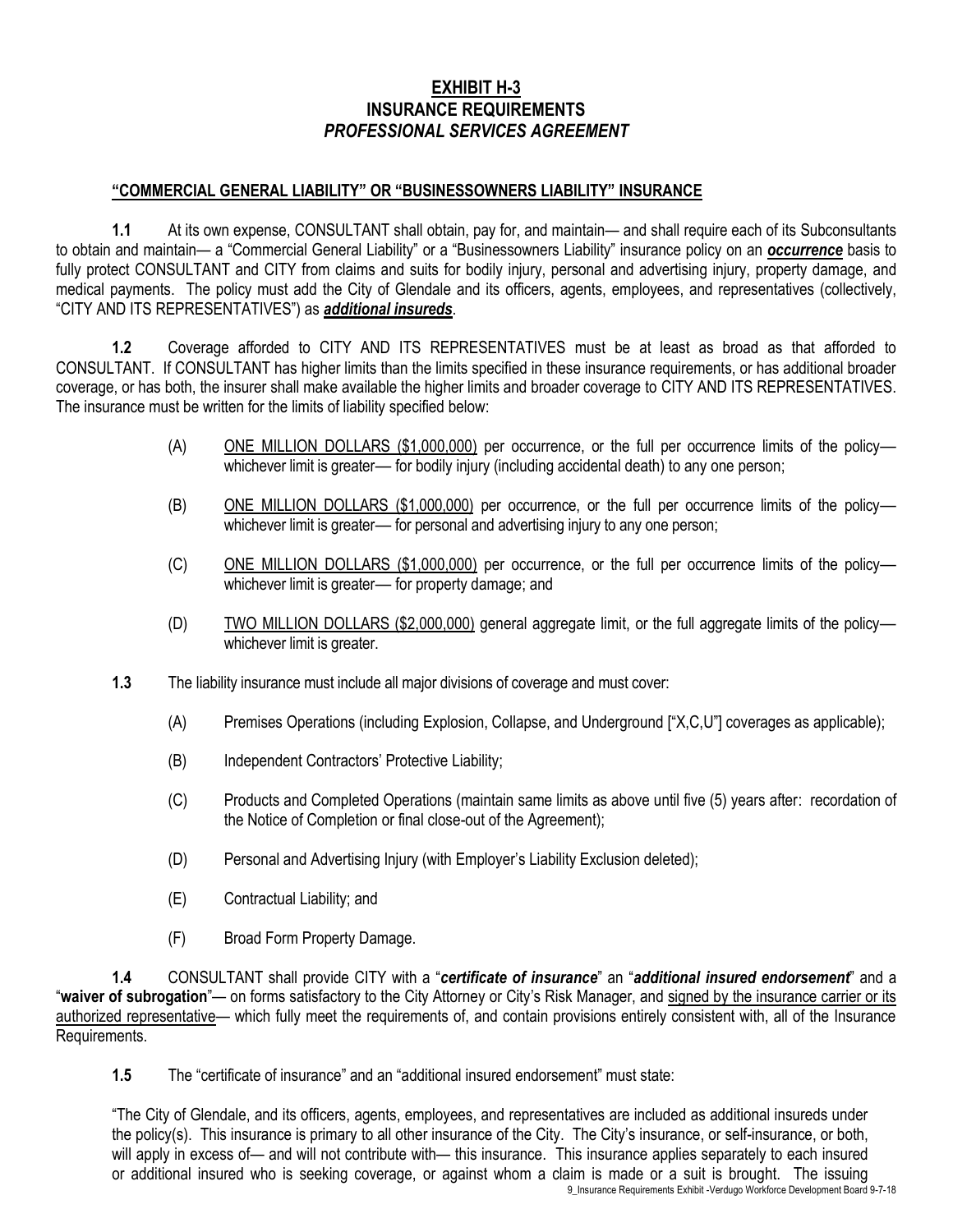company shall mail thirty (30) days advance notice to the City for any policy cancellation, termination, non-renewal, or reduction in coverage."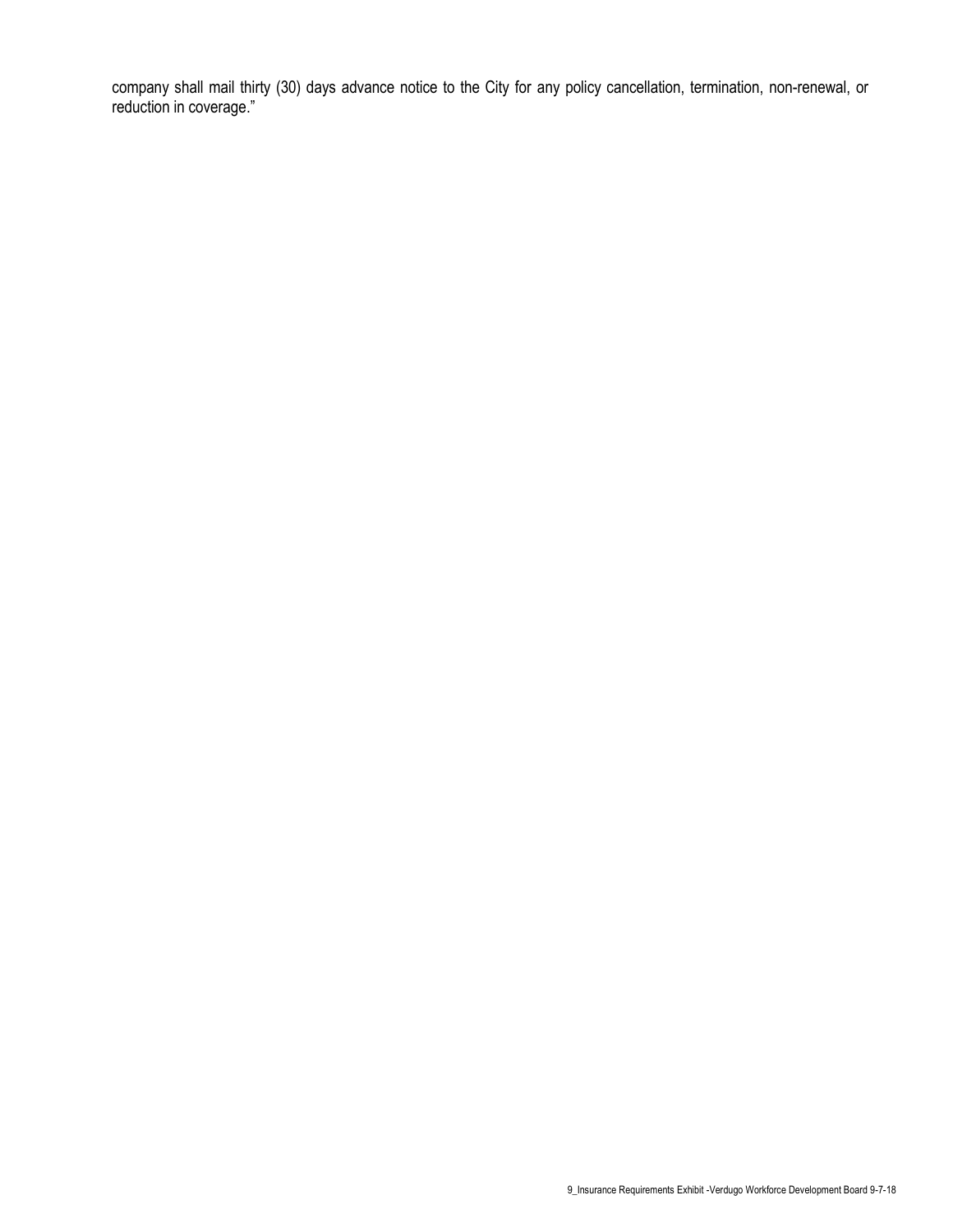## **EXHIBIT H-4 INSURANCE REQUIREMENTS** *PROFESSIONAL SERVICES AGREEMENT*

#### **"BUSINESS AUTOMOBILE" LIABILITY INSURANCE**

**1.1** At its own expense, CONSULTANT shall obtain, pay for, and maintain— and shall require each of its Subconsultants to obtain and maintain— a "Business Automobile" insurance policy on an *occurrence* basis to fully protect CONSULTANT and CITY from claims and suits for bodily injury, property damage, and medical payments. The policy must add the City of Glendale and its officers, agents, employees, and representatives as *additional insureds*.

**1.2** The insurance must not be written for less than the limits of liability specified below or required by law, whichever coverage amount is greater:

- (A) ONE MILLION DOLLARS (\$1,000,000) per occurrence for bodily injury (including accidental death) to any one person; and
- (B) ONE MILLION DOLLARS (\$1,000,000) per occurrence for property damage; or
- (C) TWO MILLION DOLLARS (\$2,000,000) combined single limit ("CSL").

**1.3** The liability insurance must include all major divisions of coverage and must cover all vehicles, whether rented, leased, hired, scheduled, owned or non-owned.

**1.4** CONSULTANT shall provide CITY with a "*certificate of insurance*" and an "*additional insured endorsement*"— on forms satisfactory to the City Attorney or City's Risk Manager, and signed by the insurance carrier or its authorized representative which fully meet the requirements of, and contain provisions entirely consistent with, all of the Insurance Requirements.

**1.5** The "certificate of insurance" and an "additional insured endorsement" must state:

"The City of Glendale, and its officers, agents, employees, and representatives are included as additional insureds under the policy(s). This insurance is primary to all other insurance of the City. The City's insurance, or self-insurance, or both, will apply in excess of— and will not contribute with— this insurance. This insurance applies separately to each insured or additional insured who is seeking coverage, or against whom a claim is made or a suit is brought. The issuing company shall mail thirty (30) days advance notice to the City for any policy cancellation, termination, non-renewal, or reduction in coverage."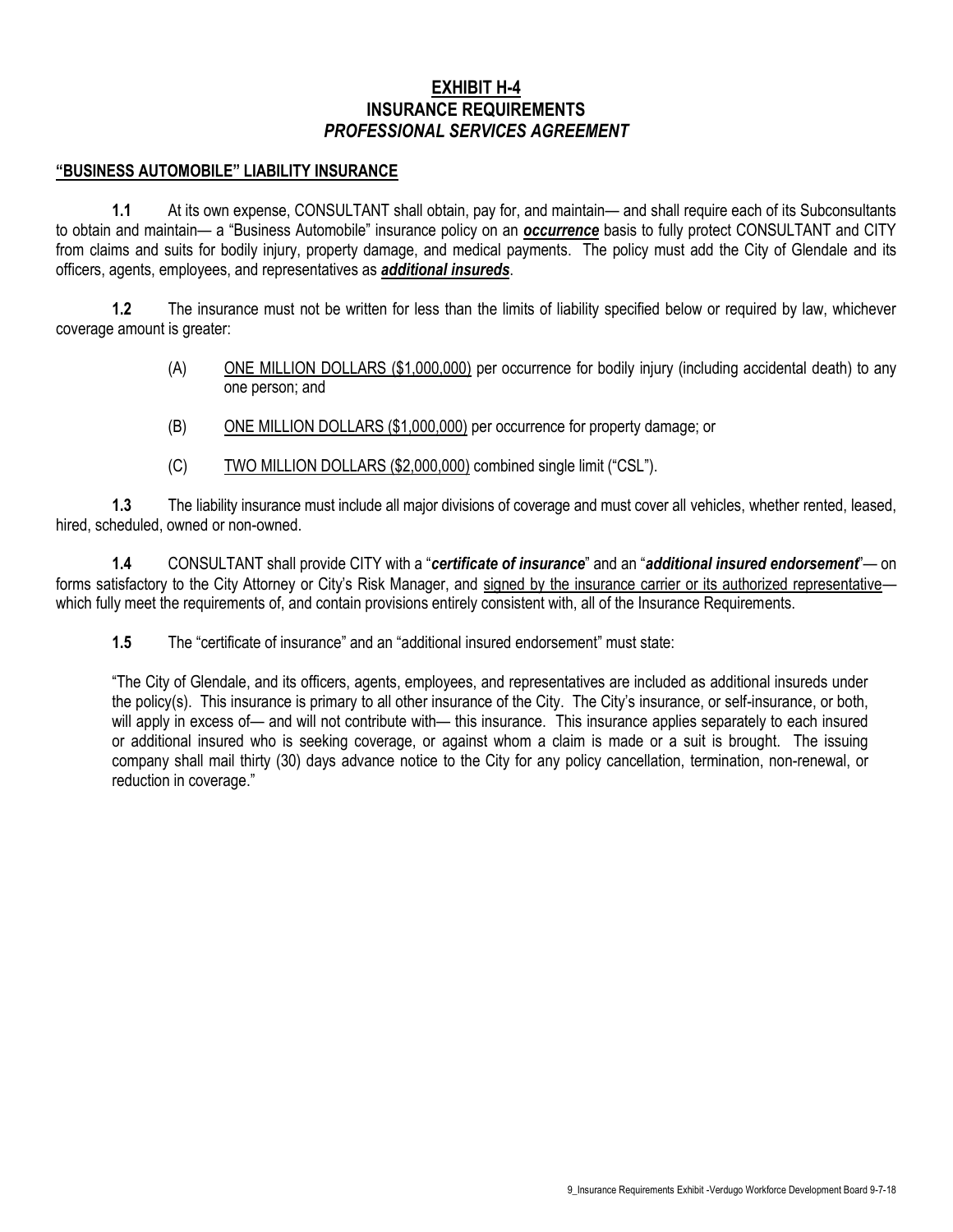# **EXHIBIT H-5 INSURANCE REQUIREMENTS** *PROFESSIONAL SERVICES AGREEMENT*

### **GENERAL REQUIREMENTS**

- **1.1** At all times, the insurance company issuing the policy must meet all three of these requirements:
	- (A) It must be "admitted" insurer by the State of California Department of Insurance or must be listed on the California Department of Insurance's "List of Approved Surplus Line Insurers" ("LASLI");
	- (B) It must be domiciled within, and organized under the laws of, a State of the United States; and
	- (C) It must carry a minimum A.M. Best Company Financial Strength Rating of "A:VII," or better.

**1.2** If the Agreement requires any of the foregoing insurance coverages to remain in force after the Final Payment, and if they are reasonably available, CONSULTANT shall submit to CITY— with the final Application for Payment— all certificates and additional insured endorsements evidencing the coverages' continuation.

**1.3** A deductible or self-insured retention is subject to CITY's review and approval, in its sole discretion. The insurance company or its authorized representative must state either on the insurance certificate or in a separate correspondence:

- (A) The amount of the deductible, or self-insured retention, or both;
- (B) Whether a limit of insurance has been lowered by any pending or paid claim; and
- (C) The current limit amount, as lowered by the pending or paid claim.
- **1.4** Despite any conflicting or contrary provision in CONSULTANT's insurance policy:
	- (A) If CONSULTANT's insurance company adds CITY, and its officers, agents, employees, and representatives (collectively, "its representatives") as additional insureds, then for all acts, errors, or omissions of CITY, or its representatives, or both, that insurer shall:
		- (1) Pay those sums that CITY, or its representatives, or both, become legally obligated to pay as damages; and
		- (2) Defend— and pay the costs of defending— CITY, or its representatives, or both;
	- (B) CONSULTANT's insurance is primary;
	- (C) Other insurance (whether primary, excess, contingent or self-insurance, or any other basis) available to CITY, or its representatives, or both, is excess over CONSULTANT's insurance;
	- (D) CITY's insurance, or self-insurance, or both, will not contribute with CONSULTANT's insurance policy;
	- (E) CONSULTANT and CONSULTANT's insurance company waive— and shall not exercise— any right of recovery or subrogation that CONSULTANT or the insurer may have against CITY, or its representatives, or both;
	- (F) CONSULTANT's insurance policy applies separately to each insured or additional insured who is seeking coverage, or against whom a claim is made or suit is brought, except that the naming of multiple insureds will not increase an insurance company's limits of liability;
	- (G) CONSULTANT's insurance policy applies to a claim or suit brought by an additional insured against a Named Insured or other insured, arising out of bodily injury, personal injury, advertising injury, or property damage; and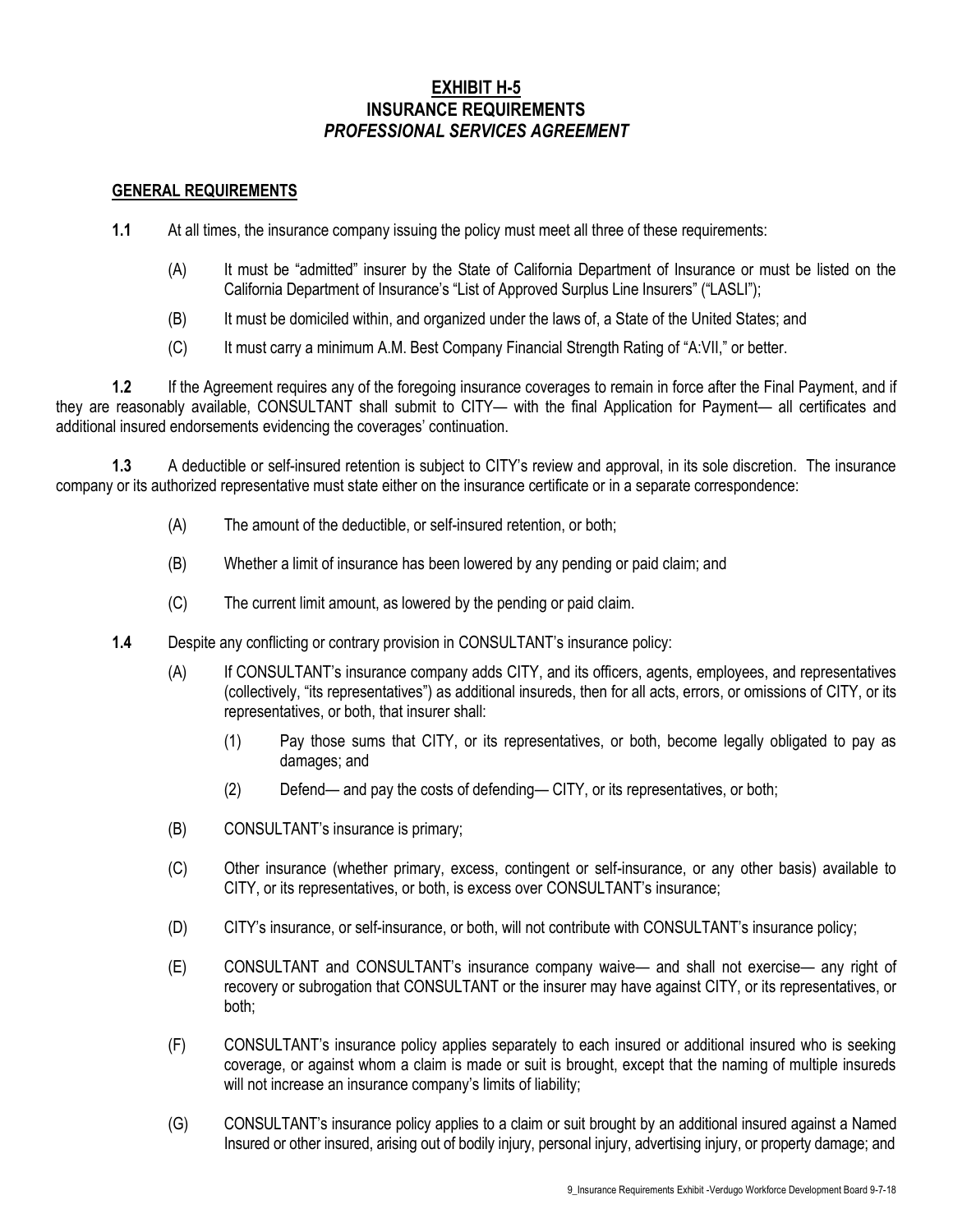- (H) CITY is not liable for a premium payment or another expense under CONSULTANT's policy.
- **1.5** At any time during the duration of this Agreement, CITY may do any one or more of the following:
	- (A) Review this Agreement's insurance coverage requirements; or
	- (B) Require that CONSULTANT:
		- (1) Obtain, pay for, and maintain more or less insurance depending on CITY's assessment of any one or more of the following factors:
			- (a) CITY's risk of liability or exposure arising out of, or in any way connected with, the services of CONSULTANT under this Agreement;
			- (b) The nature or number of accidents, claims, or lawsuits arising out of, or in any way connected with, the services of CONSULTANT under this Agreement; or
			- (c) The availability, or affordability, or both, of increased liability insurance coverage;
		- (2) Reduce or eliminate a deductible or self-insured retention as it applies to CITY; or
		- (3) Obtain, pay for, and maintain a bond (as a replacement for an insurance coverage) from a California corporate surety, guaranteeing payment to CITY for liability, or costs, or both, that CITY incurs during CITY's investigation, administration, or defense of a claim or a suit arising out of this Agreement.

**1.6** CONSULTANT shall maintain the insurance policy without interruption, from the Project's commencement date to the Final Payment date, or until a date that CITY specifies for any coverage that CONSULTANT must maintain after the Final Payment.

**1.7** CONSULTANT's insurance company or self-insurance administrator shall mail CITY written notice at least thirty (30) days in advance of the policy's or the self-insurance program's cancellation, termination, non-renewal, or reduction in coverage.

**1.8** CONSULTANT shall not allow any insurance to expire, cancel, terminate, lapse, or non-renew. Twenty-one (21) days before its insurance policy's expiration, cancellation, termination, or non-renewal, CONSULTANT shall deliver to CITY evidence of the required coverage as proof that CONSULTANT's insurance policy has been renewed or replaced with another insurance policy which, during the duration of this Agreement, meets all of this Agreement's insurance requirements.

**1.9** At any time, upon CITY's request, CONSULTANT shall furnish satisfactory proof of each type of insurance coverage required— including a certified copy of the insurance policy or policies; certificates, endorsements, renewals, or replacements; and documents comprising CONSULTANT's self-insurance program— all in a form and content acceptable to the City Attorney or City's Risk Manager.

**1.10** If CONSULTANT hires, employs, or uses a Subconsultant to perform work, services, operations, or activities on CONSULTANT's behalf, CONSULTANT shall ensure that the Subconsultant:

- (A) Meets, and fully complies with, this Agreement's insurance requirements;
- (B) Delivers to CITY— for its review, or approval, or both— all insurance policies, certificates, and endorsements that this Agreement requires; and
- (C) Furnishes CITY, at any time upon its request, with a complete copy of the Subconsultant's insurance policy or policies for CITY's review, or approval, or both.

**1.11** CONSULTANT's failure to comply with an insurance provision in this Agreement constitutes a breach upon which CITY may immediately terminate or suspend CONSULTANT's performance of this Agreement, or invoke another remedy that this Agreement or the law allows. At its discretion, CITY may obtain or renew the insurance, and CITY may pay all or part of the premiums. Upon demand, CONSULTANT shall repay CITY for all sums or monies that CITY paid to obtain, renew, or reinstate the insurance, or CITY may offset the cost of the premium against any sums or monies that CITY may owe CONSULTANT.